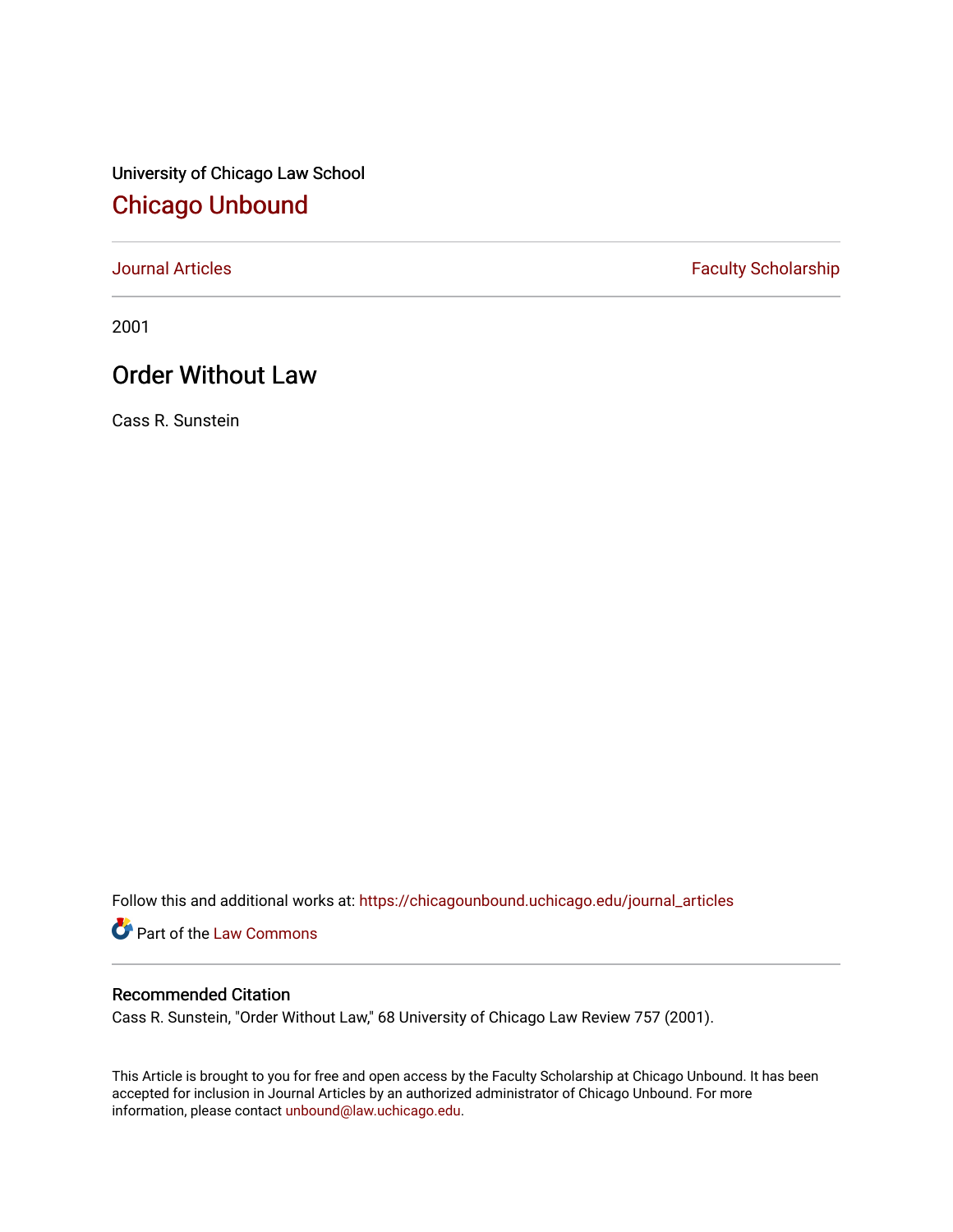# **Order Without Law**

*Cass R. Sunsteint*

Under the leadership of Chief Justice William Rehnquist, the Supreme Court of the United States has generally been minimalist, in the sense that it has attempted to say no more than is necessary to decide the case at hand, without venturing anything large or ambitious.' To some extent, the Court's minimalism appears to have been a product of some of the justices' conception of the appropriately limited role of the judiciary in American political life. To some extent, the tendency toward minimalism has been a product of the simple need to assemble a majority vote. **If** five or more votes are sought, the opinion might well tend in the direction of minimalism, reflecting judgments and commitments that can command agreement from diverse people.

To be sure, the Court has been willing, on occasion, to be extremely aggressive. In a number of cases, the Court has asserted its own, **highly** contestable vision of the Constitution against the democratic process. This aggressive strand has been most evident in a set of decisions involving federalism;<sup>2</sup> it can be found elsewhere as well.<sup>3</sup> But generally these decisions have been minimalist too. Notwithstanding their aggressiveness, they tend to decide the case at hand, without making many commitments for the future. Sometimes those decisions have even been "subminimalist," in the sense that they have said less **<sup>4</sup>** than is required to justify the particular outcome.

Karl N. Llewellyn Distinguished Service Professor, Law School and Department of Political Science, The University of Chicago. I am grateful to Richard Posner and Mary Anne Case for helpful comments on an earlier draft. Apologies for the title choice to Professor Robert C. Ellickson. See his superb (and unrelated) *Order Without Law: How Neighbors Settle Disputes* (Harvard 1991).

**<sup>1</sup>** For a general discussion of judicial minimalism, see Cass R. Sunstein, *One Case at a Time: Judicial Minimalism on the Supreme Court* (Harvard 1999).

<sup>2</sup>*United States v Morrison,* 120 **S** Ct 1740,1759 (2000) (striking down the Violence Against Women Act as beyond the power of Congress under the Commerce Clause); *City of Boerne v Flores,* 521 US 507, 536 (1997) (holding that the Religious Freedom Restoration Act exceeded Congress's remedial powers under the Fourteenth Amendment); *United States v Lopez,* 514 US 549, 567-68 (1995) (holding that the prohibition of firearm possession near schools was outside the power of Congress).

**<sup>3</sup>** Justices Antonin Scalia and Clarence Thomas are fairly consistent maximalists, on the ground that they favor rule-bound decisions. See Antonin Scalia, *The Rule of Law as a Law of Rules,* 56 U Chi L Rev 1175, 1178-86 (1989) (discussing reasons to prefer rules over judicial discretion).

See *Romer v Evans*, 517 US 620, 635 (1996) (holding law forbidding special government protections for homosexuals to be invalid under the Equal Protection Clause, without fully explaining its consistency with earlier decisions).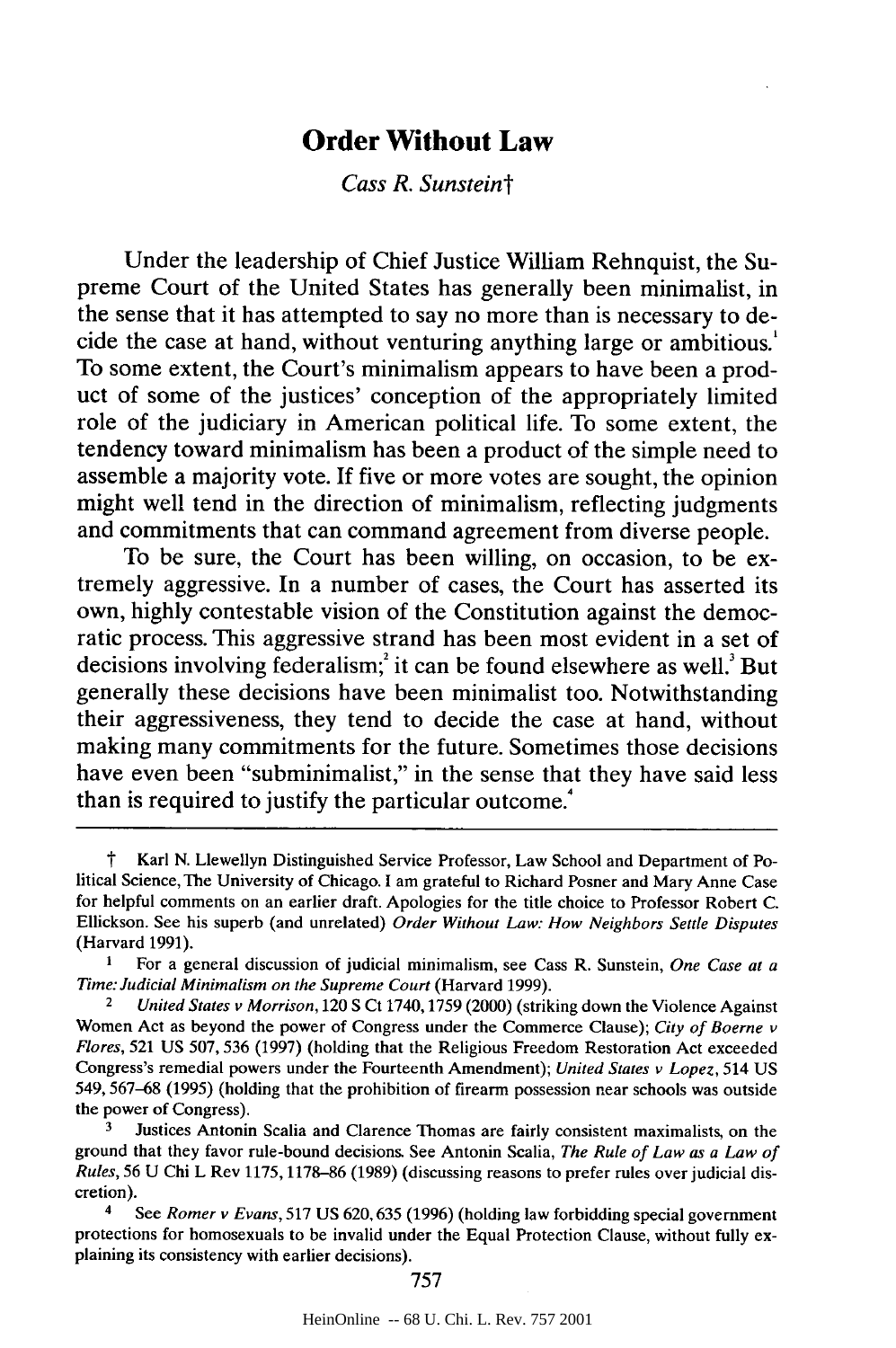In the Court's two decisions involving the 2000 presidential election, minimalism was on full display. The Court's unanimous decision in *Bush v Palm Beach County Canvassing Board* was firmly in the minimalist camp. Here the Court refused to resolve the most fundamental issues and merely remanded to the Florida Supreme Court for clarification. The Court's 5-4 decision in *Bush v Gore'* was also minimalist in its own way, for it purported to resolve the case without doing anything for the future. But here the Court effectively ended the presidential election. It. did so with rulings, on the merits and (especially) on the question of remedy, that combined hubris with minimalism.

The Court's decision in *Bush v Gore* did have two fundamental virtues. First, it produced a prompt and decisive conclusion to the chaotic post-election period of 2000. Indeed, it probably did so in a way that carried more simplicity and authority than anything that might have been expected from the United States Congress. The Court might even have avoided a genuine constitutional crisis. Second, the Court's equal protection holding carries considerable appeal. On its face, that holding has the potential to create the most expansive, and perhaps sensible, protection for voting rights since the Court's oneperson, one-vote decisions of mid-century.<sup> $7$ </sup> In the fullness of time, that promise might conceivably be realized within the federal courts, policing various inequalities with respect to voting and voting technology. But it is far more likely that the Court's decision, alongside the evident problems in the Florida presidential vote, will help to spur corrective action from Congress and state legislatures.

The Court's decision also had two large vices. First, the Court effectively resolved the presidential election not unanimously, but by a 5-4 vote, with the majority consisting entirely of the Court's most conservative justices. Second, the Court's rationale was not only exceedingly ambitious but also embarrassingly weak. However appealing, its equal protection holding had no basis in precedent or in history. It also raises a host of puzzles for the future, which the Court appeared to try to resolve with its minimalist cry of "here, but nowhere else." Far more problematic, as a matter of law, was the majority's subminimalist decision on the issue of remedy. By terminating the manual recount in

**<sup>5</sup>**121 **S** Ct 471 (2000) (per curiam).

**<sup>6</sup>**121 S Ct 525 (2000) (per curiam).

**<sup>7</sup>** See *Reynolds v Sims,* 377 US 533,568 (1964) (holding an apportionment decision violative **of** the Equal Protection Clause because **of** the different weight given to different votes); Baker *v* Carr, 369 US 186, 208-37 (1962) (holding state apportionment decision not to present nonjusticiable political questions).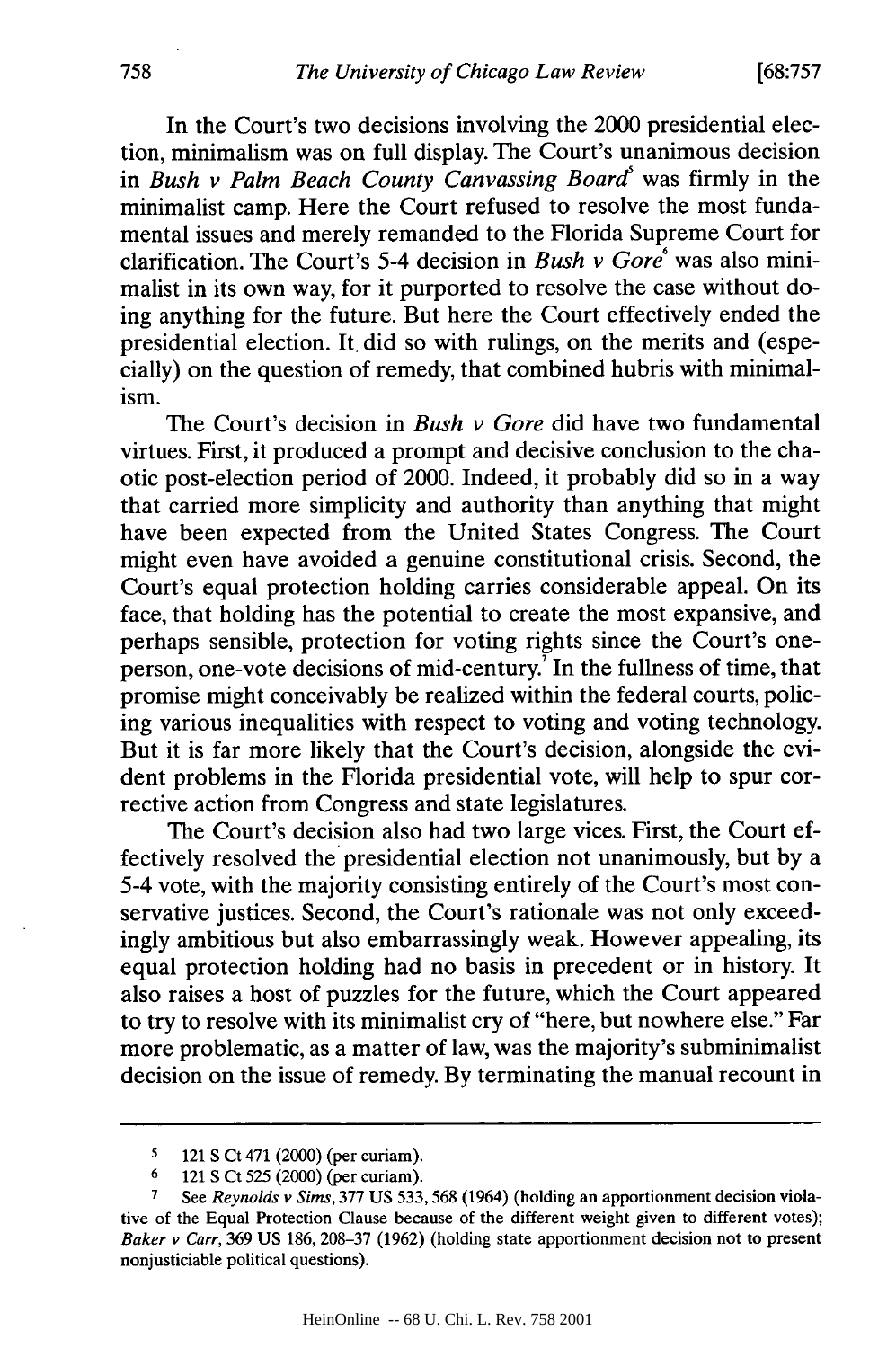Florida, the Court resolved what it acknowledged to be a question of Florida law, without giving the Florida courts the chance to offer an interpretation of their own state's law.

In a case of this degree of political salience, the Court should assure the nation, through its actions and its words, that it is speaking for the law, and not for anything resembling partisan or parochial interests. A unanimous or near-unanimous decision can go a long way toward providing that assurance, because agreement between diverse people suggests that the Court is really speaking for the law. So too for an opinion that is based on reasoning that, whether or not unassailable, is so logical and clear as to dispel any doubt about the legitimacy of the outcome. The Court offered no such opinion.

From the standpoint of constitutional order, the Court might well have done the nation a service. From the standpoint of legal reasoning, the Court's decision was very bad. In short, the Court's decision produced order without law.

#### I. PRELIMINARIES

*Bush v Gore* was actually the fourth intervention, by the United States Supreme Court, in the litigation over the outcome of the presidential election in Florida. In sequence, the Court's interventions consisted of the surprising grant of certiorari on November 24,  $2000$ ; the unanimous, minimalist remand on December 4, 2000;' the grant of a stay, and certiorari, on December 9, 2000;<sup>10</sup> and the decisive opinion in *Bush v Gore* on December  $12,2000$ .<sup>11</sup>

A. The Unanimous, Minimalist Remand

On November 13, Florida Secretary of State Katherine Harris announced that the statutory deadline of November 14, 2000, was final, and that she would not exercise her discretion so as to allow extensions.<sup>12</sup> On November 21, the Florida Supreme Court interpreted state law to require the Secretary of State to extend the statutory deadline for a manual recount." This was a highly controversial inter-

**<sup>8</sup>**Bush v Palm Beach County Canvassing Board, 121 S Ct 510 (2000) (granting first writ of certiorari).

**<sup>9</sup>** Bush v Palm Beach County Canvassing Board, 121 **S** Ct 471.

**<sup>10</sup>** Bush v Gore, 121 **S** Ct 512 (2000).

**<sup>11</sup>** Bush v Gore, 121 **S** Ct 525.

<sup>&</sup>lt;sup>12</sup> See Palm Beach County Canvassing Board v Harris, 772 S2d 1220, 1225-26 (Fla Nov 21, 2000), vacd and remd as, Bush v Palm Beach County Canvassing Board, 121 **S** Ct 471.

**<sup>13</sup>**Palm Beach County Canvassing Board v Harris, 772 **S2d** at 1240.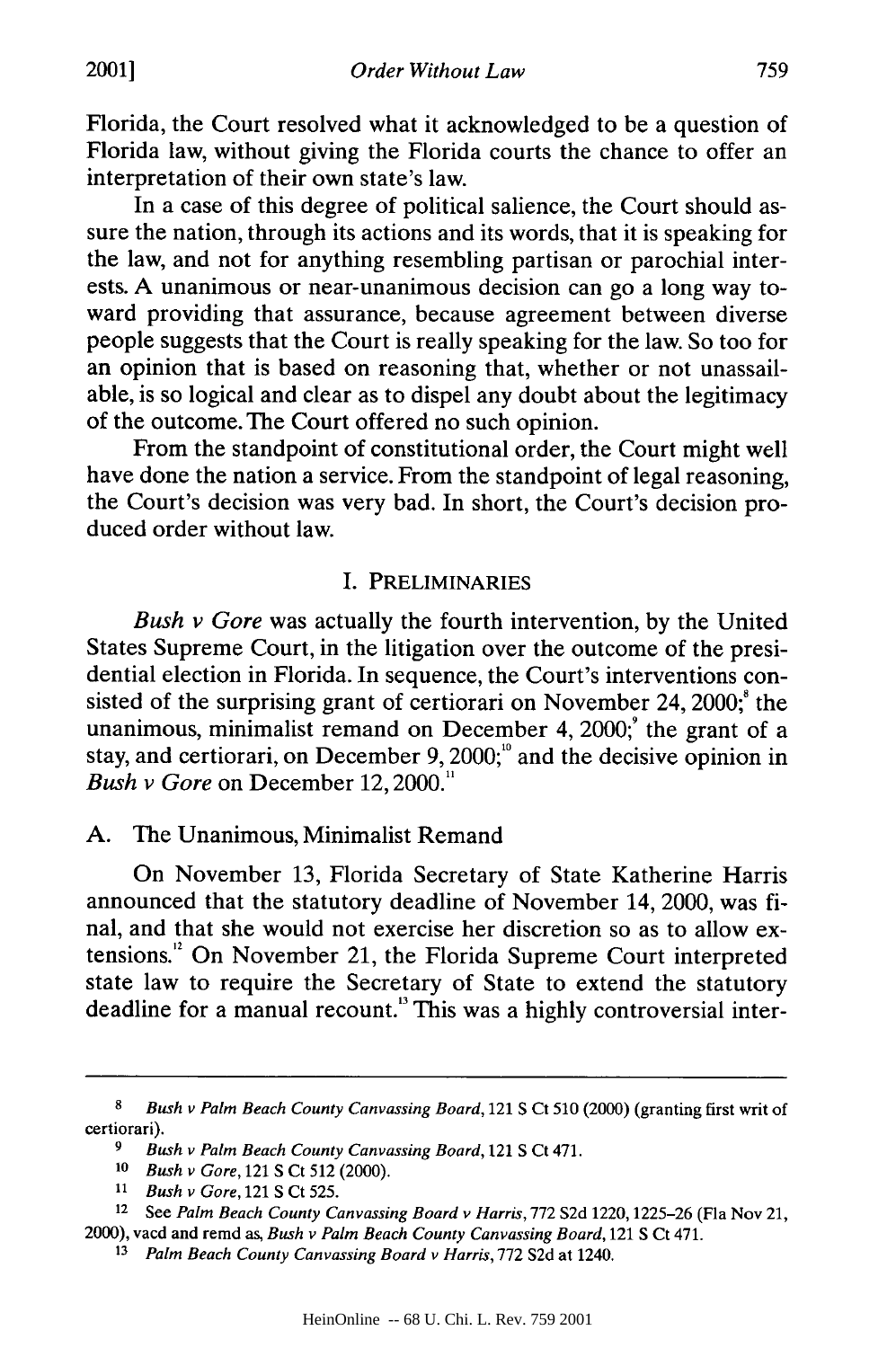pretation of Florida law, and it might well have been wrong." At the time, however, any errors seemed to raise issues of state rather than federal law.

In seeking certiorari, Bush raised three federal challenges to the decision of the Florida Supreme Court." First, he argued that by changing state law, the Florida Court had violated Article II of the United States Constitution, which provides that states shall appoint electors "in such manner as the Legislature," and not any court, may direct.<sup>"</sup> Second, Bush invoked a federal law saying that a state's appointment of electors is "conclusive" if a state provides for the appointment of electors "by laws enacted prior to the day fixed" for the election." According to Bush, the Florida court did not follow, but instead changed, the law "enacted prior" to Election Day, and in his view this change amounted to a violation of federal law.<sup>8</sup> Third, Bush argued that the manual recount would violate the Due Process and Equal Protection Clauses, because no clear standards had been established to ensure that similarly situated people would be treated similarly."

At the time, most observers thought it exceedingly unlikely that the Court would agree to hear the case. Even if the Florida Supreme Court had effectively "changed" state law, it appeared improbable that the United States Supreme Court could be convinced to say so. Whatever the merits, the Court seemed unlikely to intervene into a continuing controversy over the presidential vote in Florida. This was not technically a "political question,""° but it did not seem to be the kind of question that would warrant Supreme Court involvement, certainly not at this preliminary stage. To the general surprise of most observers, the Court agreed to grant certiorari, limited to the first two questions raised by Bush.<sup>21</sup>

Bush asked the United States Supreme Court to hold that because the Florida Supreme Court had violated the federal Constitu-

- 18 Petition for Writ of Certiorari at \*12-18 (cited in note 15).
- **<sup>19</sup>**Id at **\*20-26.**

<sup>14</sup> See, for example, Michael W. McConnell, *Two-and-a-Half Cheers for* Bush v Gore, 68 U Chi L Rev 657 (2001) (discussing how the state supreme court's decision that the law mandates an extension is wrong); Richard A. Posner, Bush v Gore: *Prolegomenon to an Assessment,* 68 U Chi L Rev 719 (2001) (same).

**<sup>15</sup>**Petition for Writ of Certiorari, *Bush v Palm Beach County Canvassing Board,* No 00-836 (filed Nov 22,2000) (available on Lexis at 2000 US Briefs 836).

**<sup>16</sup>**Id at \*18-20, citing US Const Art II § 1, cl 2.

<sup>17</sup> Petition for Writ of Certiorari at \*12-18 (cited in note 15), citing 3 USC § 5 (1994).

<sup>20</sup> For a discussion of what constitutes a nonjusticiable political question, see *Baker v Carr,* 369 US 186,208-37 (1962). *21 Bush v Palm Beach County Canvassing Board,* 121 **S** Ct 510 (2000) (granting certiorari).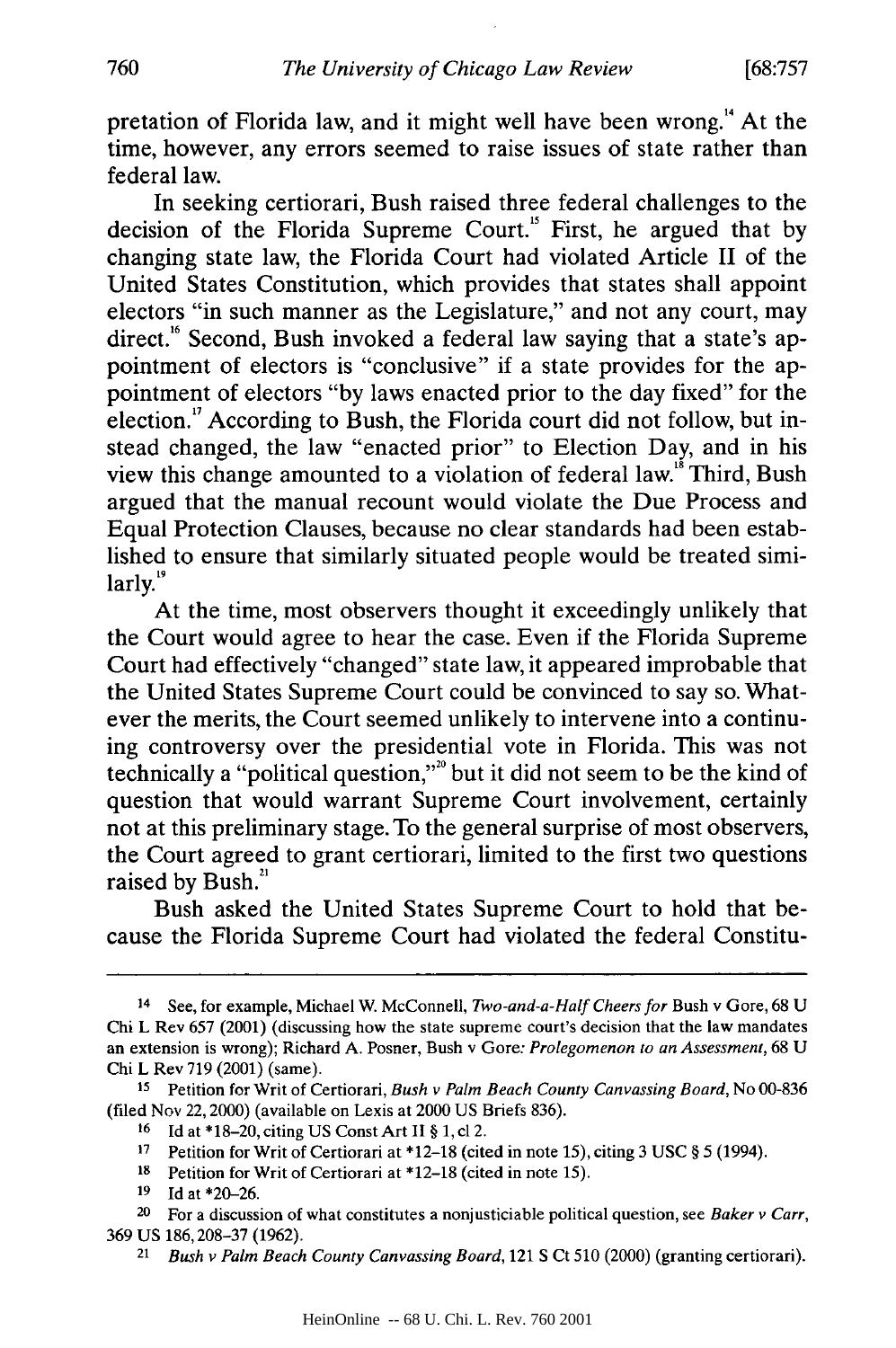tion and federal law, Florida's Secretary of State had the authority to certify the vote as of November 14. For his part, Gore wanted the Court to affirm the Florida Supreme Court on the ground that that court had merely interpreted the law.<sup>2</sup> The United States Supreme Court refused these invitations and took an exceptionally small step, asking the state supreme court to clarify the basis for its decision.<sup>2</sup> Did the state court use the Florida Constitution to override the will of the Florida legislature? In the Court's view, that would be a serious problem, because the United States Constitution requires state legislatures, not state constitutions, to determine the manner of appointing electors." The Supreme Court also asked the state court to address the federal law requiring electors to be appointed under state law enacted "prior to" Election Day.<sup>2</sup> In its own opinion, the Florida Supreme Court had said nothing about that law.

This was judicial minimalism in action. Why did the Court proceed in this way? It seems possible that some of the justices refused to settle the merits on principle, thinking that the federal judiciary should insert itself as little as possible into the continuing electoral struggle. But the most likely explanation is that the Court sought unanimity and found, as groups often do, that unanimity is possible only if as little as possible is decided.

B. The Astonishing Stay

On December 8, the Florida Supreme Court ruled, by a vote of 4-3, that a manual recount was required by state law, and it thus accepted Gore's contest.<sup>26</sup> This decision threw the presidential election into apparent disarray. With the manual recount beginning, it became quite unclear whether Bush or Gore would emerge as the winner.

On December 9, the Supreme Court issued a stay of the decision of the Florida Supreme Court.<sup>7</sup> This was the first genuinely extraordinary action taken by the United States Supreme Court. It was not only extraordinary but also a departure from conventional practice, and

<sup>22</sup>See Brief of Respondents **Al** Gore, Jr., and Florida Democratic Party, *Bush v Palm Beach County Canvassing Board,* No 00-836, \*13-21, **50** (filed Nov 28,2000) (available on Lexis at 2000 US Briefs 836).

**<sup>23</sup>**See *Bush v Palm Beach County Canvassing Board,* 121 **S** Ct at 475 (remanding for further proceedings).

<sup>24</sup>**Id** at 474.

**<sup>25</sup>** Id.

**<sup>26</sup>***Gore v Harris,* 772 **S2d** 1243, 1260-62 (Fla Dec 8,2000), revd and remd as, *Bush v Gore,* 121 **S** Ct 525.

**<sup>27</sup>***Bush v Gore,* 121 **S** Ct 512 (2000) (granting certiorari and staying the implementation of the Florida Supreme Court's decision).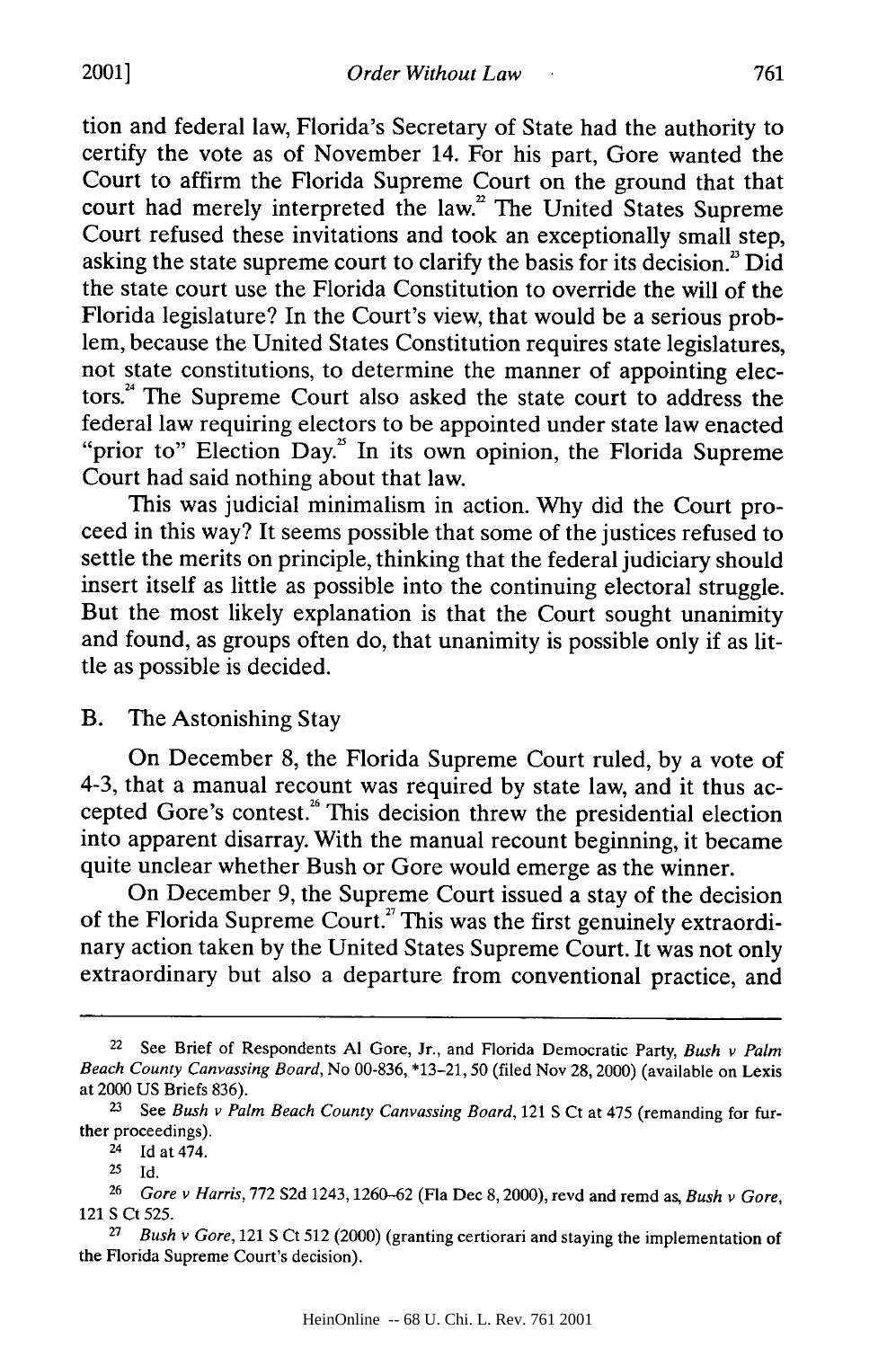one that is difficult to defend on conventional legal grounds-not because Bush lacked a substantial probability of success, but because he had shown no irreparable harm.

To be sure, some harm would have come to Bush from the continuation of the manual recount. It is entirely possible that the recount would have narrowed the gap between Bush and Gore. This would have been an unquestionable harm to Bush, in the nontrivial sense that it would have raised some questions about the legitimacy of his ensuing presidency, if it had subsequently been determined that the manual recount was unlawful.<sup>28</sup> But the question remains: How serious and irreparable would this "harm" have been? If the manual recount was soon to be deemed unlawful, would the Bush presidency really have been "irreparably" harmed? This is extremely doubtful.

At the same time, the stay of the manual recount would seem to have worked an irreparable harm to Gore. For Gore, time was very much of the essence, and if the counting was stopped, the difficulty of completing it in the requisite period would become all the more serious. By itself, the Supreme Court's stay of the manual recount did not hand the election to Bush. But it came very close to doing precisely that.

In these circumstances, can anything be said on behalf of the stay? A reasonable argument is available, at least in retrospect. Suppose that a majority of the Court was entirely convinced that the manual recount was unlawful, perhaps because in the absence of uniform standards, similarly situated voters would not be treated similarly. If the judgment on the merits was clear, why should the voting be allowed to continue, in light of the fact that it would undoubtedly have to be stopped soon in any case, and its continuation in the interim would work some harm to the legitimacy of the next president? The question suggests that if the ultimate judgment on the merits was clear, the stay would not be so hard to defend. If the likelihood of success is overwhelming, the plaintiff should not be required to make the ordinary showing of irreparable harm.<sup>29</sup> The problem, then, was less the stay than the Court's ambitious, poorly reasoned judgment on the merits.

**<sup>28</sup>**As emphasized by Justice Scalia, see id at **512** (Scalia concurring).

<sup>29</sup>*Cuomo v United States Nuclear Regulatory Commission,* 772 F2d 972, 974 (DC Cir 1985).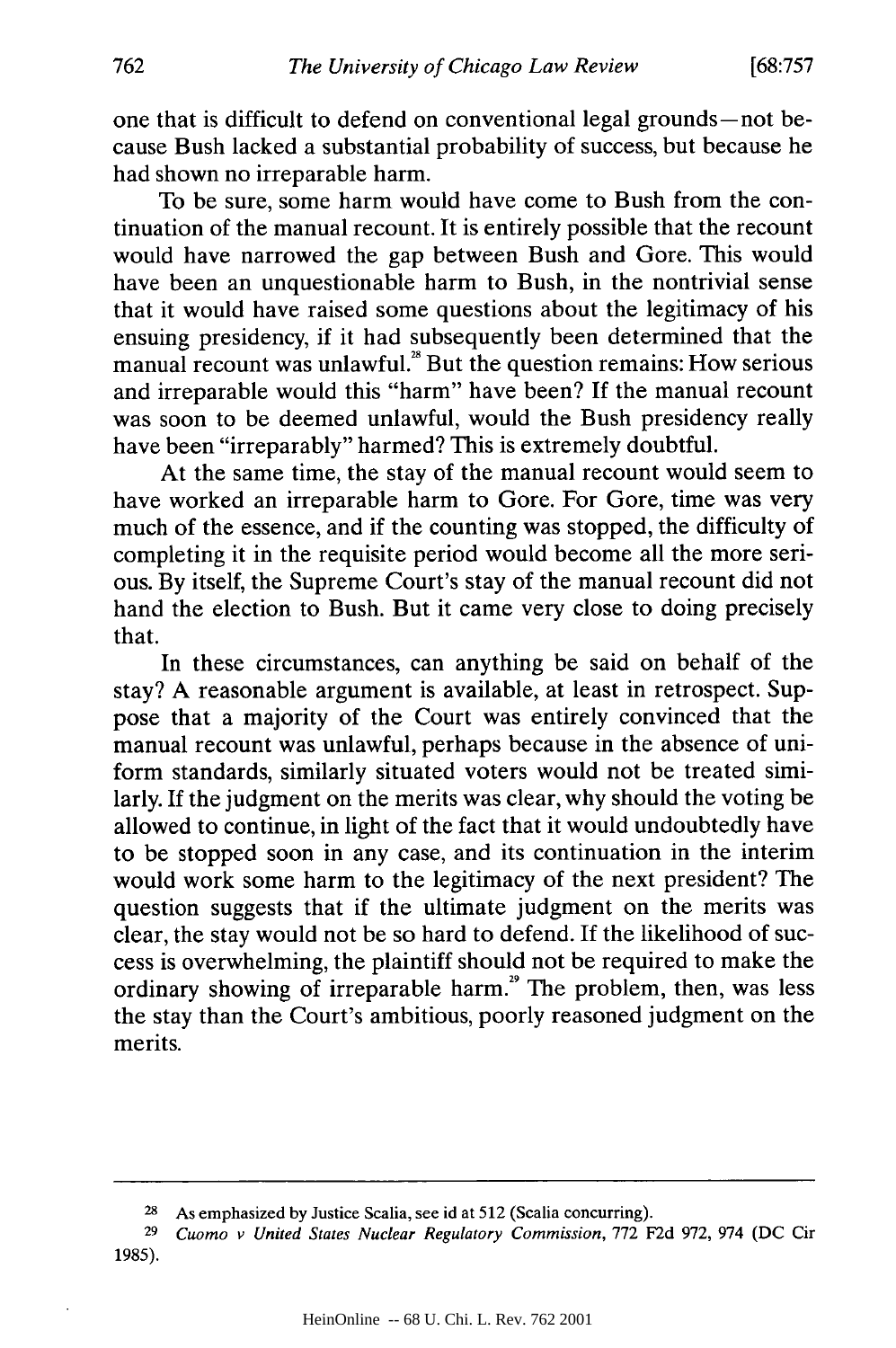## II. ORDER AND LAW

#### A. Merits: What the Court Said

On the merits, there are two especially striking features to the Court's decision. The first is that six justices were unwilling to accept Bush's major submission, to the effect that the Florida Supreme Court had produced an unacceptable change in Florida law." The second is that five members of the Court accepted the adventurous equal protection argument.

The equal protection claim does have considerable appeal, at least as a matter of common sense. If a vote is not counted in one area when it would be counted in another, something certainly seems to be amiss. Suppose, for example, that in one county, a vote will not count unless the stylus goes all the way through, whereas in another country, a vote counts merely because it contains a highly visible "dimple." If this is the situation, some voters can legitimately object that they are being treated unequally for no good reason.

In its per curiam opinion, the Court spelled out the equal protection rationale in some detail. "In some cases a piece of the card-a chad **-is** hanging, say by two corners. In other cases there is no separation at all, just an indentation."'" The disparate treatment of these markings in different counties was unnecessary, because the "search for intent can be confined by specific rules designed to ensure uniform treatment."<sup>2</sup> In Florida, that search was not so confined, for the record suggested that in Miami-Dade County, different standards had been applied in defining legal votes; and Palm Beach County appeared to go so far as to change its standards during the process of counting. To this, the Court added "further concerns."<sup>35</sup> These included an absence of specification of "who would recount the ballots," leading to a situation in which untrained members of "ad hoc teams" would be involved in the process.<sup>3</sup> And "while others were permitted to observe, they were prohibited from objecting during the recount."<sup>35</sup> Thus the Court concluded that the recount process "is inconsistent with the minimum

**<sup>31</sup>**Id at 530.

- **<sup>32</sup>**Id.
- **33** Id at 532.
- 34 Id.
- **35** Id.

**<sup>30</sup>** I will not discuss that issue here. In brief, I think that the argument becomes less convincing the more one reflects on it. To be sure, a decision by a state court to disregard state law would raise serious questions under Article II. And I do not believe that the Florida Supreme Court correctly interpreted state law. But the majority's view was not so implausible as to amount to a change, rather than an interpretation. See Bush v Gore, 121 **S** Ct at 543-45 (Souter dissenting); id at 554 (Breyer dissenting).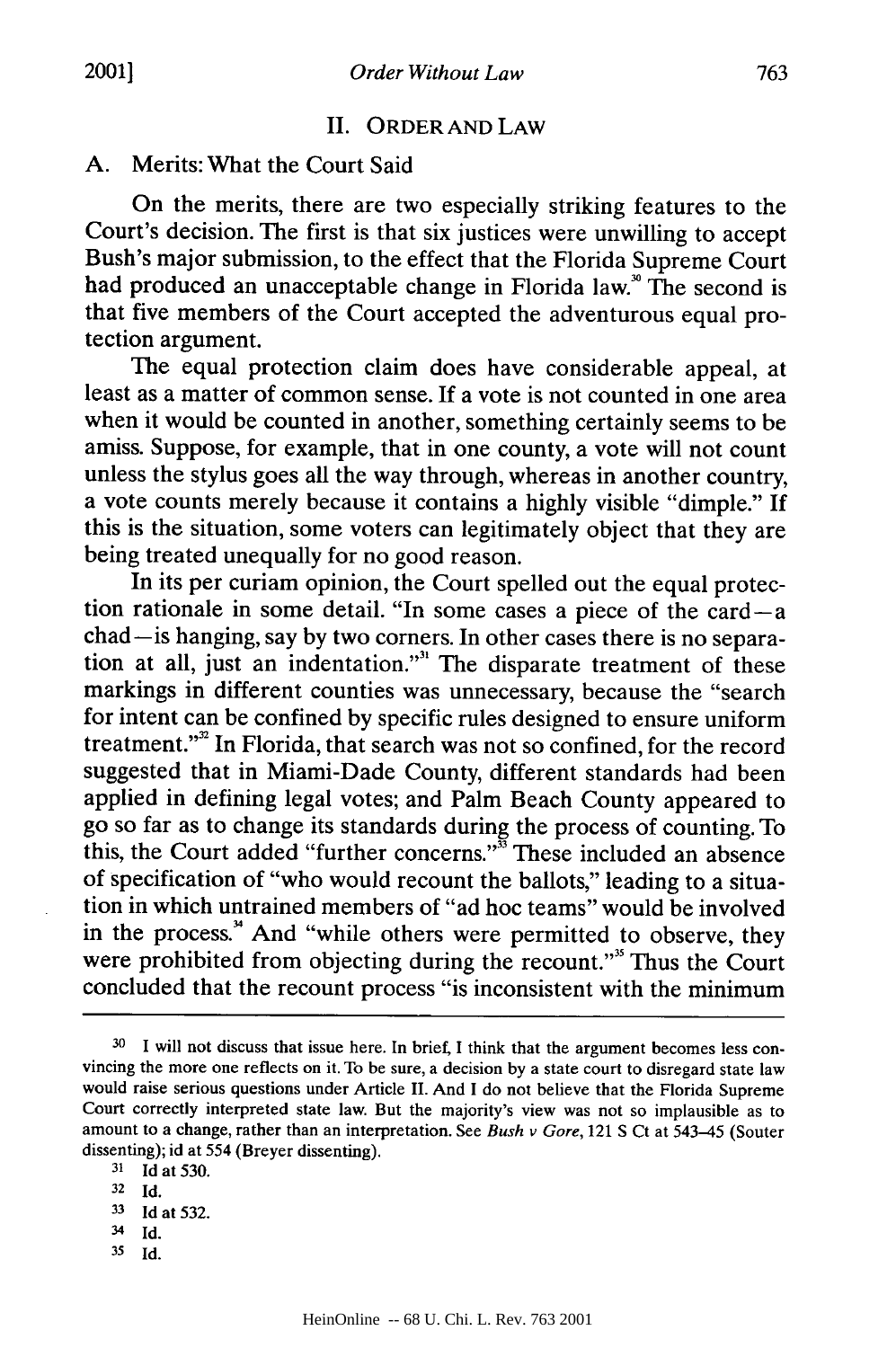procedures necessary to protect the fundamental right of each voter in the special instance of a statewide recount under the authority of a single state judicial officer."<sup>56</sup>

The Court was well aware that its equal protection holding could have explosive impiications for the future, throwing much of state election law into constitutional doubt. Thus the Court emphasized the limited nature of its ruling: "The question before the Court is not whether local entities, in the exercise of their expertise, may develop different systems for implementing elections. Instead, we are presented with a situation where a state court with the power to assure uniformity has ordered a statewide recount with minimal procedural safeguards."<sup>37</sup>

#### B. Merits: Three Problems

There are three problems with this reasoning. First, the Court's decision lacked any basis in precedent. Second, the Court's effort to cabin the reach of its decision seemed ad hoc and unprincipled-a common risk with minimalism. And third, the system that the Court let stand seemed at least as problematic, from the standpoint of equal protection, as the system that the Court held invalid.

#### 1. Precedent.

Nothing in the Court's previous decisions suggested that constitutional questions would be raised by this kind of inequality. The cases that the Court invoked on behalf of the equal protection holdingmostly involving one-person, one-vote and the poll  $\text{tax}^*$ -were entirely far afield. To be sure, the absence of precedential support is not decisive; perhaps the problem had simply never arisen. But manual recounts are far from uncommon, and no one had ever thought that the Constitution requires that they be administered under clear and specific standards.

To make the problem more vivid, suppose that in 1998, a candidate for statewide office-say, the position of attorney general-lost after a manual recount, and brought a constitutional challenge on equal protection grounds, claiming that county standards for counting votes were unjustifiably variable. Is there any chance that the disappointed candidate would succeed in federal court? In all likelihood

**<sup>36</sup>**Id.

**<sup>37</sup>** Id.

*<sup>38</sup>Harper v Virginia Board of Elections,* 383 US 663,666 (1966); *Reynolds v Sims,* 377 US 533,568 (1964).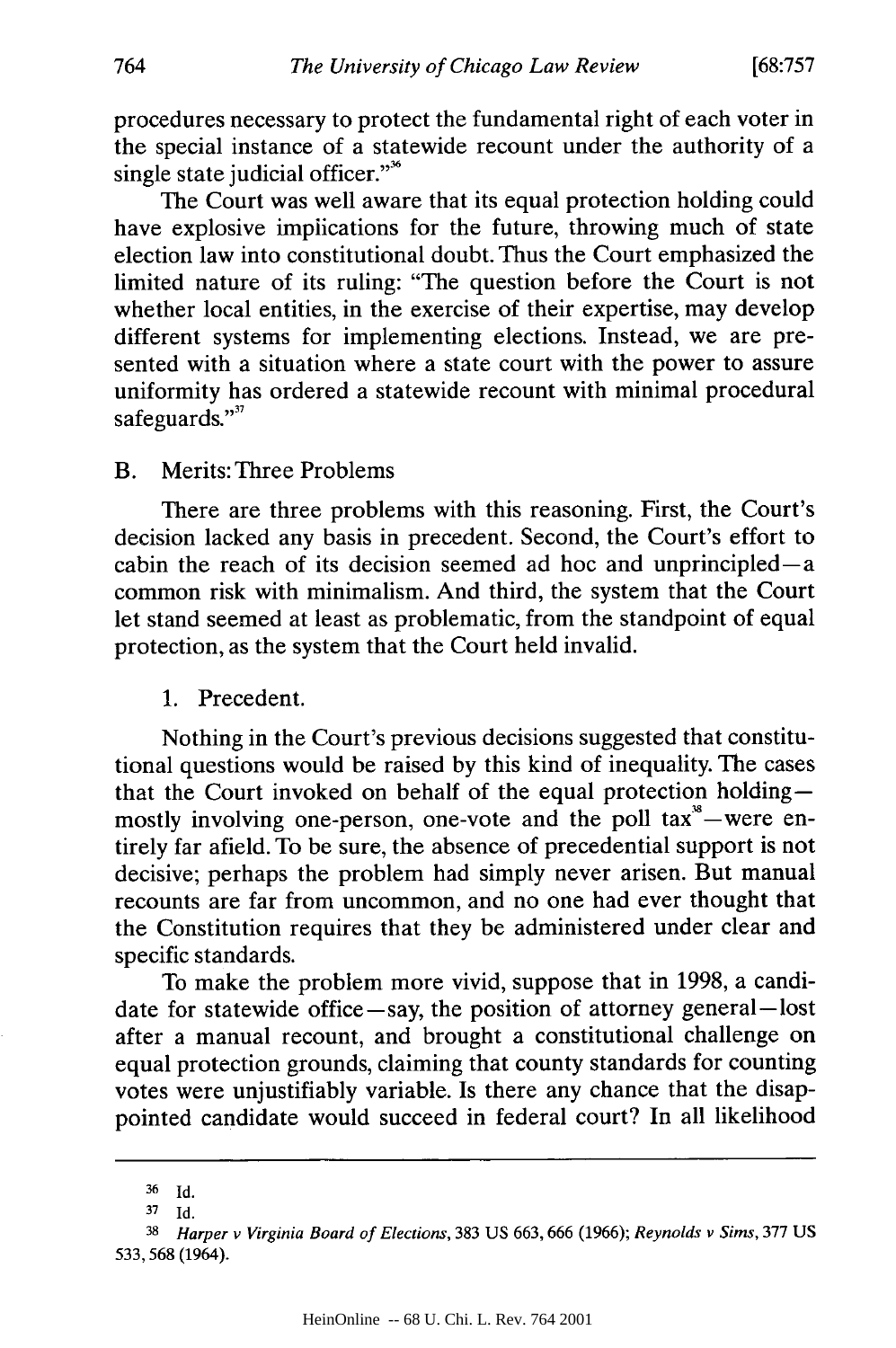20011

the constitutional objection would fail; in most courts, it would not even be taken seriously. The rationale would be predictable, going roughly like this: "No previous decision of any court supports the view that the Constitution requires uniformity in methods for ascertaining the will of the voter. There is no violation here of the principle of oneperson, one-vote. Nor is there any sign of discrimination against poor people or members of any identifiable group. There is no demonstration of fraud or favoritism or self-dealing. In the absence of such evidence, varying local standards, chosen reasonably and in good faith by local officials, do not give rise to a violation of the federal Constitution. In addition, a finding of an equal protection violation would entangle federal courts in what has, for many decades, been seen as a matter for state and local government."

Of course it is possible to think that this equal protection holding would be wrong. Whether the federal Constitution should be read to cabin local discretion in this way is a difficult question. The problem is that in a case of such great public visibility, the Court embraced the principle with no support in precedent, with little consideration of implications, and as a kind of bolt from the blue."

2. Reach.

It is not at all clear how the rationale of *Bush v Gore* can be cabined in the way that the Court sought to do. What is missing from the opinion is an explanation of why the situation in the case is distinctive, and hence to be treated differently from countless apparently similar situations involving equal protection problems. The effort to cabin the outcome, without a sense of the principle to justify the cabining, gives the opinion an unprincipled cast.

Suppose, for example, that a particular area in a state has an old technology, one that misses an unusually high percentage of intended votes. Suppose that many areas in that state have new technology, capable of detecting a far higher percentage of votes. Suppose that voters in that area urge that the Equal Protection Clause is violated by the absence of uniformity in technology. Why doesn't *Bush v Gore* make that claim quite plausible? Perhaps it can be urged that budget-

<sup>&</sup>lt;sup>39</sup> One of the real oddities of the majority opinion is that it was joined by two Justices-Scalia and Thomas-who have insisted in their commitment to "originalism" as a method of constitutional interpretation. There is no reason to think that by adopting the Equal Protection Clause, the nation thought that it was requiring clear and specific standards in the context of manual recounts in statewide elections. In fact it is controversial to say that the Fourteenth Amendment applies to voting at all. The failure of Justices Scalia and Thomas to suggest the relevance of originalism, their preferred method, raises many puzzles.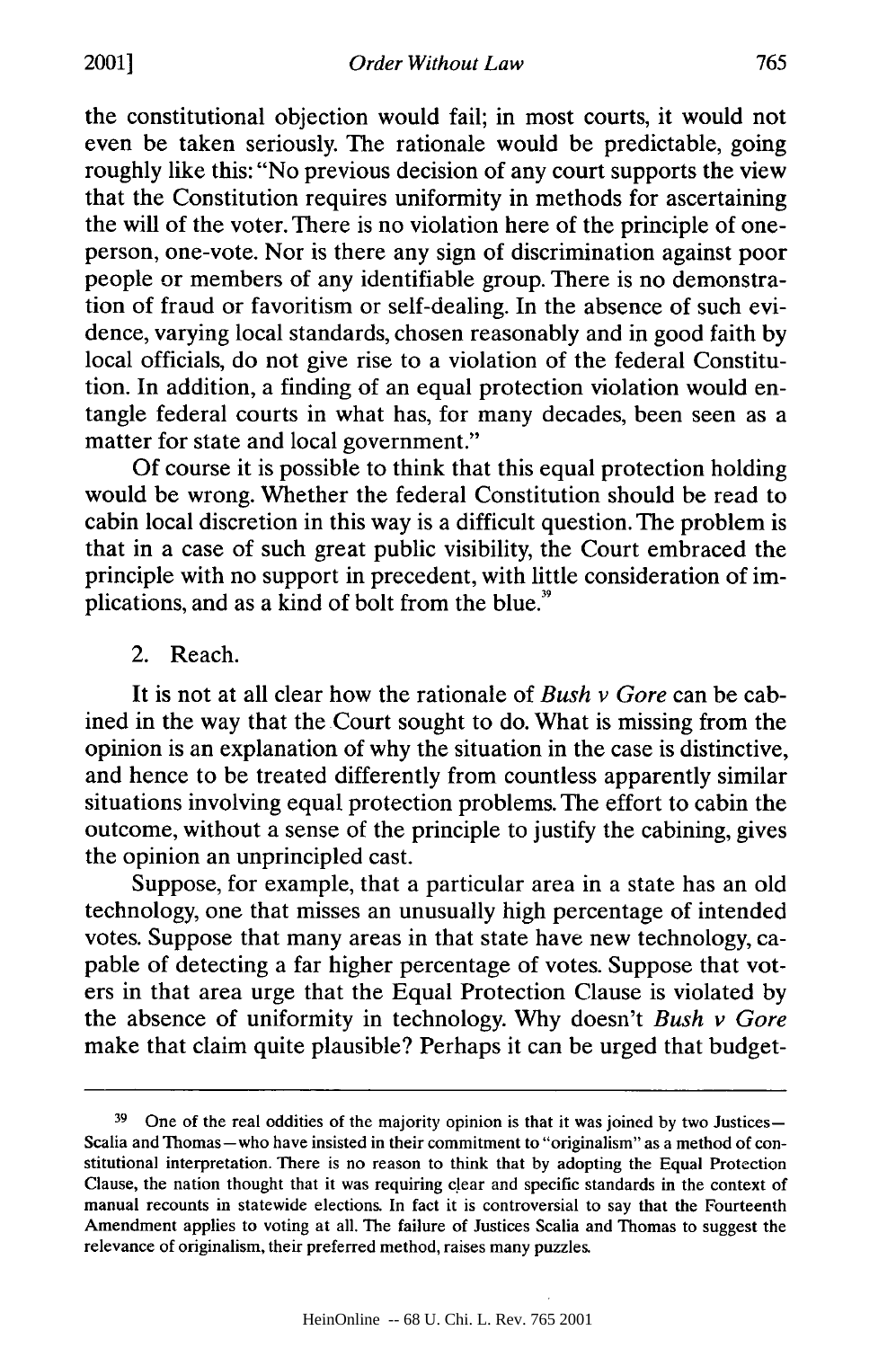ary considerations, combined with unobjectionable and longstanding rules of local autonomy, make such disparities legitimate. In the context of a statewide recount administered by a single judge—the situation in *Bush v Gore-these* considerations appear less relevant. But it is easy to imagine cases in which those considerations do not seem weighty. I will return to these questions below.

## 3. Arbitrariness on all sides.

The system that the recount was designed to correct might well have been as arbitrary as the manual recount that the Court struck down-and hence the Court's decision might well have created an even more severe problem of inequality. Consider the multiple inequalities in the certified vote. Under that vote, some machines counted votes that were left uncounted by other machines, simply because of different technology. Where optical scan ballots were used, for example, voters were far more likely to have their votes counted than where punchcard ballots were used. In Florida, fifteen of every one thousand punchcard ballots showed no presidential vote, whereas only three of every optically scanned ballot showed no such vote.<sup>40</sup> These disparities might have been reduced with a manual recount. If the broad principle of *Bush v Gore* is correct, manual recounts might even seem constitutionally compelled. But the Court's decision, forbidding manual recounts, ensured that the relevant inequalities would not be corrected.

Nor were the machine recounts free from inequality. Some counties merely checked the arithmetic; others put ballots through a tabulating machine. The result is a significant difference in the effect of the machine recount. If the constitutional problem consists of the different treatment of the similarly situated, then it seems entirely possible that the manual recount, under the admittedly vague "intent of the voter" standard, would have made things better rather than worse and that the decision of the United States Supreme Court aggravated the problem of unjustified inequality.

4. Overall evaluation.

On the merits, then, the most reasonable conclusion is not that the Court's decision was senseless-it was not- but that it lacked support in precedent or history, that it raised many unaddressed issues with respect to scope, and that it might well have authorized equality

*<sup>40</sup>* Bush v Gore, 121 **S** Ct at 552.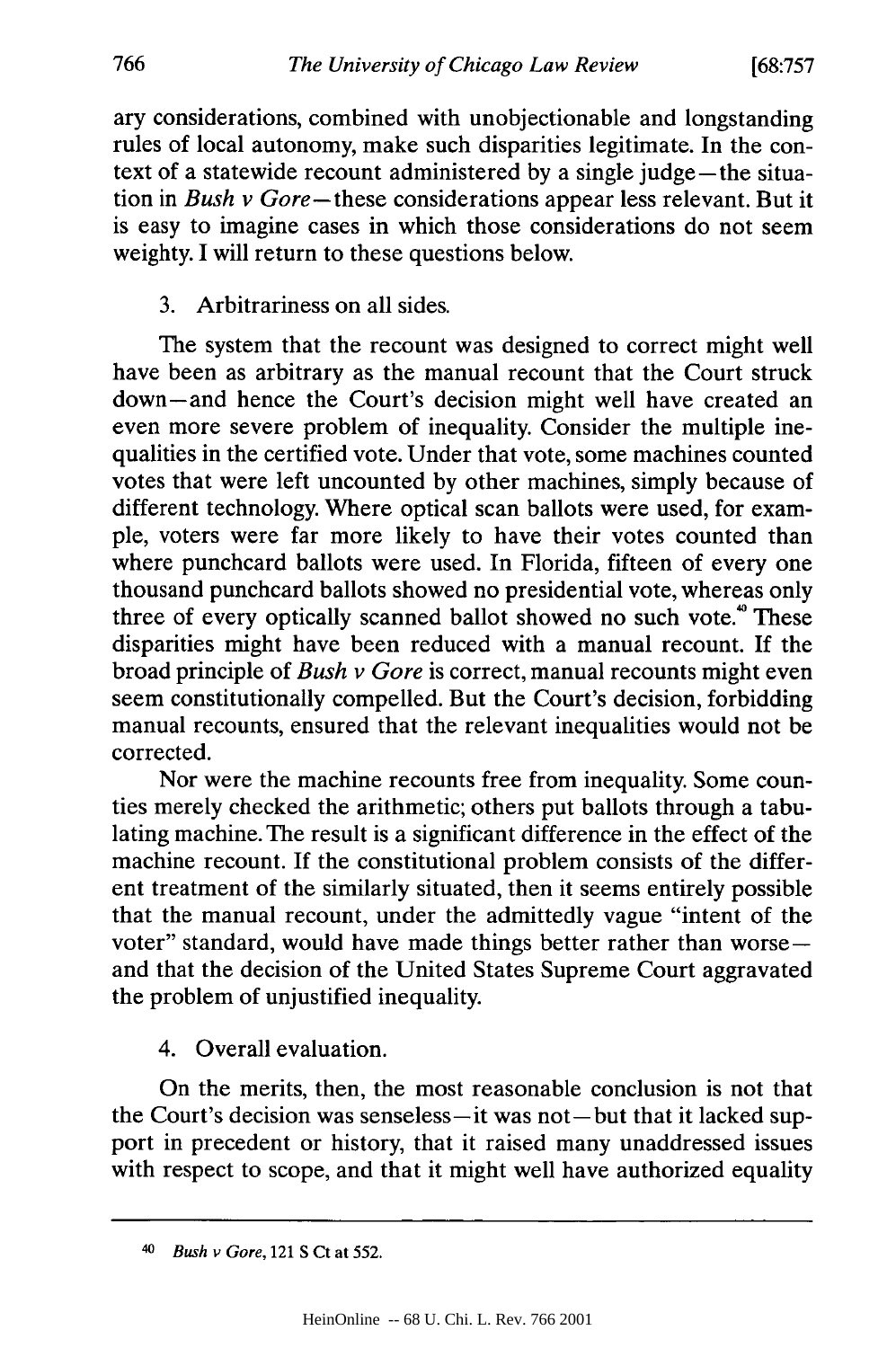problems as serious as those that it prevented. In these ways, the majority's opinion has some of the most severe vices of judicial minimalism. In fact this was a subminimalist opinion, giving the appearance of having been built for the specific occasion.

#### C. Remedy

Now turn to the Court's decision on the issue of remedy. If the manual recount would be unconstitutional without clear standards, what is the appropriate federal response? Should the manual recount be terminated, or should it be continued with clear standards? At first glance, that would appear to be a question of Florida law. If the Florida legislature would want manual recounts to continue, at the expense of losing the federal safe harbor, then manual recounts should continue. If the Florida legislature would want manual recounts to stop, in order to preserve the safe harbor, then manual recounts should stop.

Why did the Supreme Court nonetheless halt the manual recount? The simple answer is that the Court thought it clear that the Florida Supreme Court would interpret Florida law so as to halt the process. As the Court wrote,

The Supreme Court of Florida has said that the legislature intended the State's electors to 'participate[ ] fully in the federal electoral process .... Because it is evident that any recount seeking to meet the December 12 date will be unconstitutional for the reasons we have discussed, we reverse the judgment of the Supreme Court of Florida ordering a recount to proceed.

Thus the Court concluded that as a matter of Florida law, a continuation of the manual recount "could not be part of an 'appropriate' order authorized by" Florida law.

This was a blunder. It is true that the Florida Supreme Court had emphasized the importance, for the Florida legislature, of the safe harbor provision.<sup>43</sup> But the Florida courts had never been asked to say whether they would interpret Florida law to require a cessation in the counting of votes, if the consequence of the counting would be to extend the choice of electors past December 12. In fact the Florida Court's pervasive emphasis on the need to ensure the inclusion of law-

20011

<sup>41</sup> Id at 533.

**<sup>42</sup>Id.**

*<sup>43</sup>Gore v Harris,* 772 **S2d** 1243, 1248 (Fla Dec 8,2000), revd and remd as, *Bush v Gore,* <sup>121</sup> **S** Ct 525.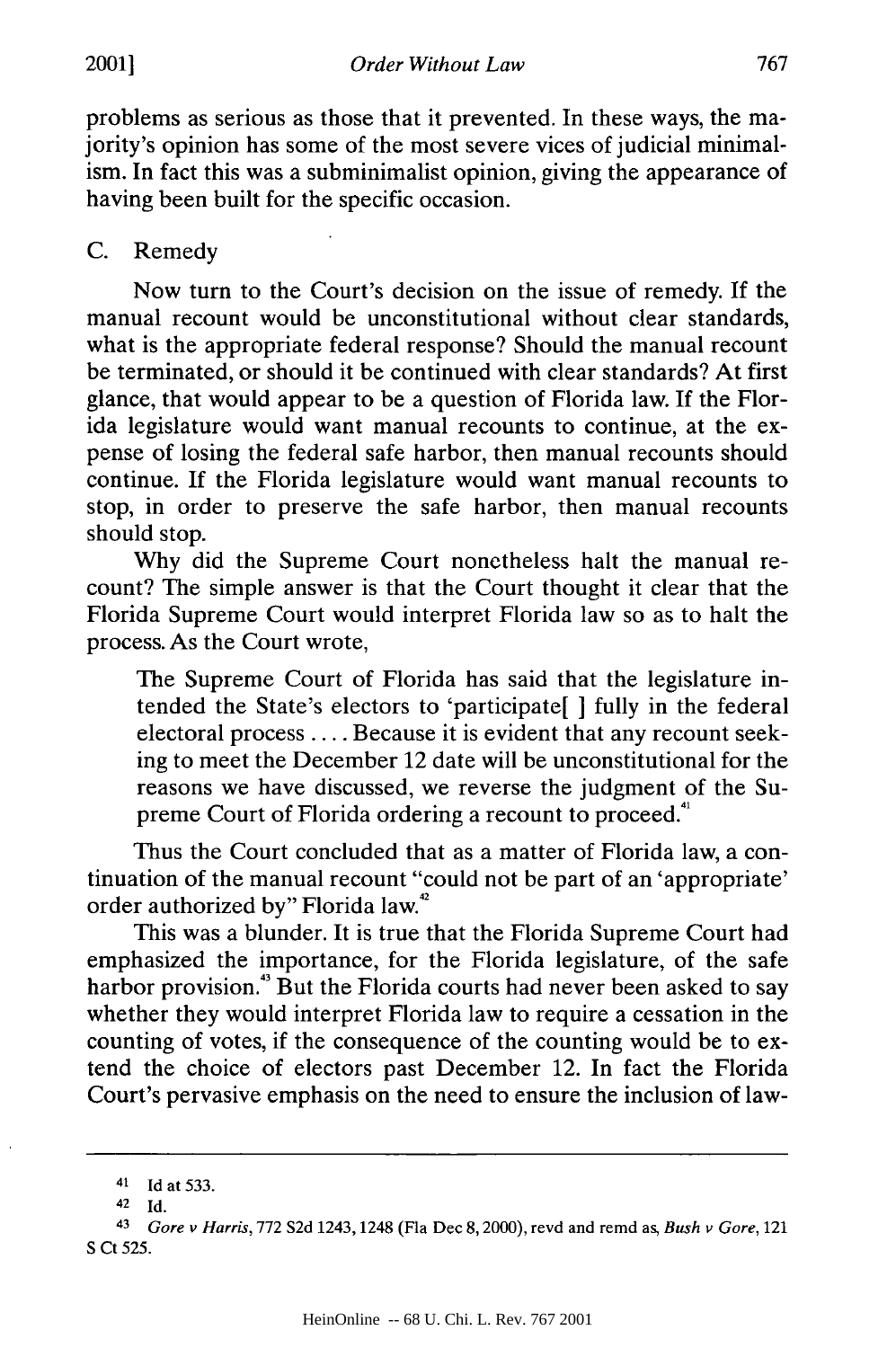**[68:757**

ful votes" would seem to indicate that if a choice must be made between the safe harbor and the inclusion of votes, the latter might have priority. It is not easy to explain the United States Supreme Court's failure to allow the Florida Supreme Court to consider this issue of Florida law.

Here, then, is the part of the United States Supreme Court's opinion that is most difficult to defend on conventional legal grounds.

## III. ALTERNATE HISTORY: WHAT MIGHT HAVE HAPPENED

Might anything unconventional help to defend the Court's conclusion? I have suggested that the Court's decision produced order. In fact it might well have averted chaos. It is worthwhile to spend some time on this question, because it provides the best explanation of the Court's otherwise inexplicable approach.

Let us briefly imagine what would have happened if the Court had affirmed the Florida Supreme Court, or remanded for continued counting under a constitutionally adequate standard. In the event of an affirmance, manual counting would of course have continued. In the event of a remand, the Florida Supreme Court would have had to sort out the relationship between the legislature's desire to preserve the safe harbor and its desire to ensure an accurate count. That Court had been divided 4-3 on the question whether a manual recount should be required at all. It is reasonable to speculate that the three dissenters would continue to object to the manual recount. The question is whether any of the four members of the majority would conclude that the December 12 deadline took precedence over the continuation of the contest. There is certainly a chance that the Florida Supreme Court would have terminated the election at that point. But if it failed to do so, things would have gotten extremely messy.

Almost certainly, the Republican-dominated Florida legislature would have promptly sent a slate of electors, thus producing two (identical) slates for Bush-the November 26 certification and the legislatively specified choice. The legislative slate would in turn have been certified by the Secretary of State and the Governor of Florida. In the meantime the counting would, by hypothesis, have continued, well after the expiration of the December 12 safe harbor date. If Bush had won the manual recount, things would be very simple. But suppose Gore had won; what then? Would the Secretary of State have voluntarily certified the new count? Would the Governor of Florida have signed off on the certification? It is not at all clear that Florida's

HeinOnline -- 68 U. Chi. L. Rev. 768 2001

*<sup>44</sup> Gore v Harris,* 772 **S2d** at 1256-57.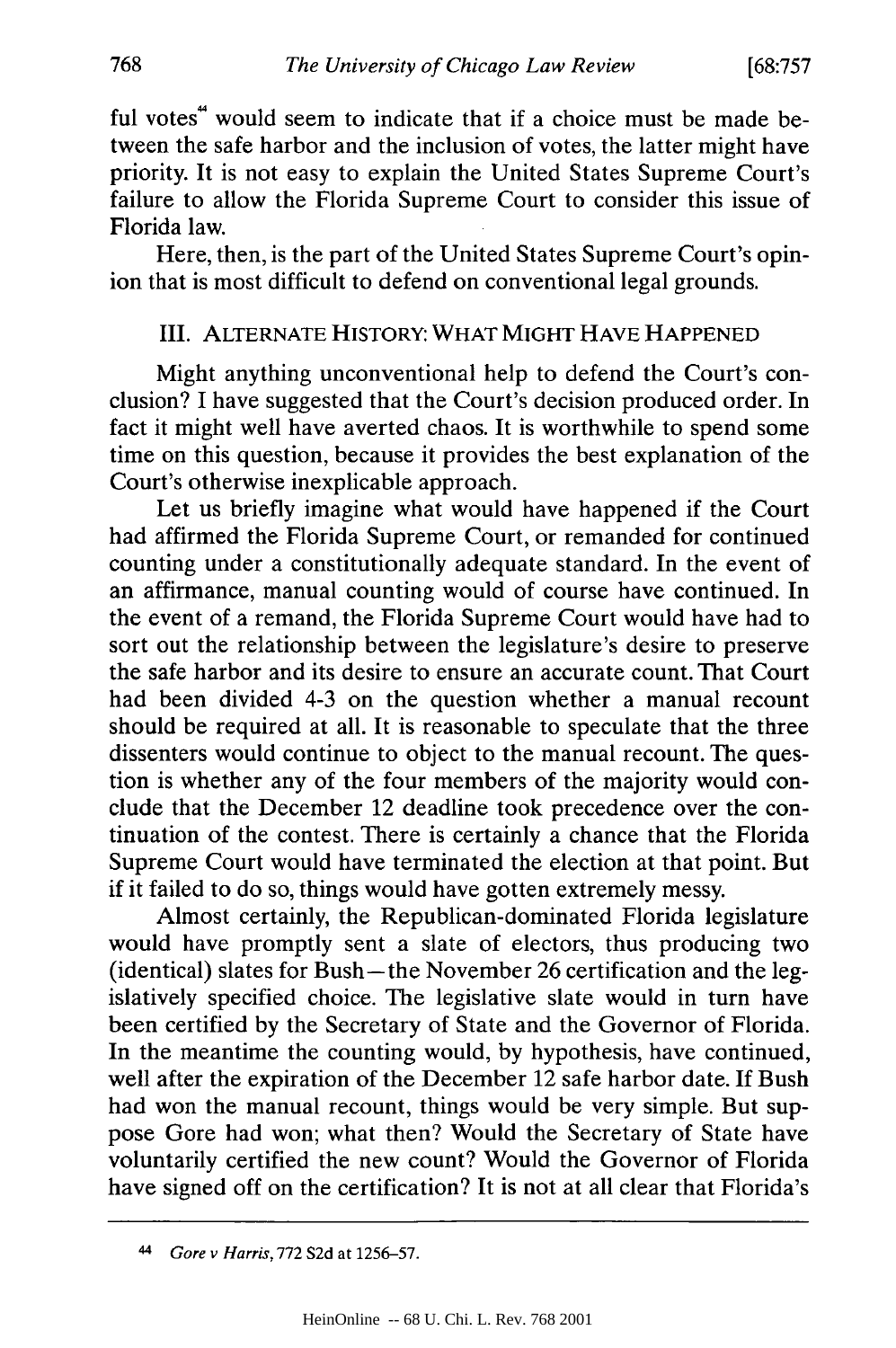executive officials would do what the Florida courts wanted them to do. And if the Secretary of State and the Governor refused, how would the Florida courts have responded? Would they have threatened executive officials with contempt? How would they have responded to the threat? At the very least, there is a risk here of a minor constitutional crisis within Florida itself.

Suppose that this problem had been solved-and that three certified votes from Florida had come before Congress. At that point, both houses of Congress, acting separately, would have to vote on which certification to accept.<sup>45</sup> Almost certainly the Republican-dominated House of Representatives would have accepted a Bush slate. The Senate, split 50-50, would be much harder to call; perhaps some Democrats, in conservative states won by Bush, would have agreed to accept the Bush slate from Florida. But perhaps there would have been an even division within the Senate. If so, Vice President Gore would have been in a position to cast the deciding vote. Suppose that he did—and that he voted for the third Florida slate, and thus for himself, so as to ensure that the House and the Senate would come to different conclusions. At that point, the outcome is supposed to turn on the executive's certification.<sup>46</sup> But which was that? Here the law provides no clear answers. At this point, a genuine constitutional crisis might have arisen. It is not clear how it would have been settled. No doubt the nation would have survived, but things would have gotten very messy.

The Court's decision made all of these issues academic. It averted what would have been, at the very least, an intense partisan struggle, lacking a solution that is likely to have been minimally acceptable to all sides. I do not mean to suggest that the Supreme Court majority was correct. The Court owes a duty of fidelity to the law. Pragmatic concerns are certainly relevant in the face of ambiguous law, but there is a reasonable argument that the Court abandoned the law simply because of pragmatic concerns. What I hope to have shown is why the Court might have done the nation a big favor.

## IV. A LARGE NEW RIGHT?

For the future, the most important question involves the scope of the right recognized in *Bush v Gore.* Notwithstanding the Court's efforts, that right is not at all easy to cabin, at least as a matter of basic principle. On its face, the Court appears to have created the most expansive voting right in many decades.

<sup>45</sup> See **3 USC** § **15** (1994).

<sup>46</sup> **Id.**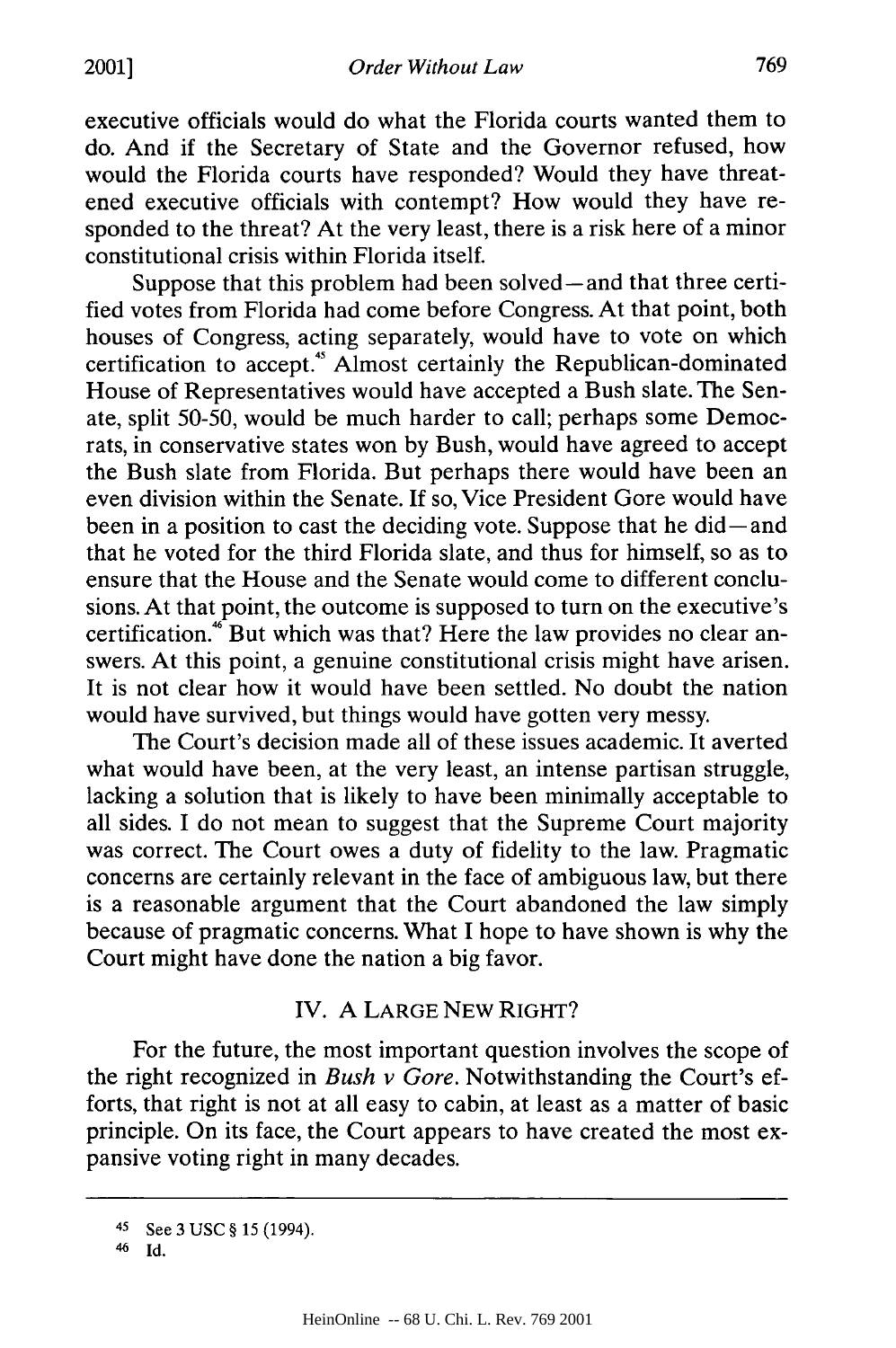## A. A Minimalist Reading

At its narrowest, the Court has held that in the context of a statewide recount proceeding overseen by a single judge, the standard for counting votes must be (a) uniform and (b) concrete enough to ensure that similarly situated people will be treated similarly. This holding extends well beyond the context of presidential elections; it applies to statewide offices, not just federal offices.

By itself this is a substantial renovation of current law, since over thirty states fail to specify concrete standards for manual recounts.<sup>47</sup> This does not mean that state legislatures must set down clear standards in advance; a decision by state judges should suffice. But the inevitable effect of the opinion will be to increase the pressure for legislative reform at the state and possibly even the national level. Any state legislature would be well-advised to specify the standard by which votes will be counted in the context of a manual recount. All this should count, by itself, as a gain for sense and rationality in the recount process.

#### B. Equality in Voting

It is hard to understand why the principle of *Bush v Gore* does not extend much further than the case itself, at least in the context of voting. Consider the following easily imaginable cases:

1. Poor counties have old machinery that successfully counts 97 percent of votes; wealthy counties have newer machinery that successfully counts 99 percent of votes. Those in poor counties mount a constitutional challenge, claiming that the difference in rejection rates is a violation of the Equal Protection Clause.

2. Same as the immediately preceding case, except the division does not involve poor and rich counties. It is simply the case that some areas use machines that have a near-perfect counting rate, and others do not. The distribution of machines seems quite random.

3. Ballots differ from county to county. Some counties use a version of the controversial "butterfly ballot"; most do not. It is clear that where the butterfly ballot is used, an unusual number of voters are confused, and do not successfully vote for the candidate of their choice. Does this violate the Equal Protection Clause?

4. It is a national election. Citizens in Alabama use different machinery from that used by citizens in New York. The consequence is that citizens in Alabama are far more likely to have their votes un-

<sup>47</sup> See Bush v Gore, 121 **S** Ct at 540 n 2 (Stevens dissenting).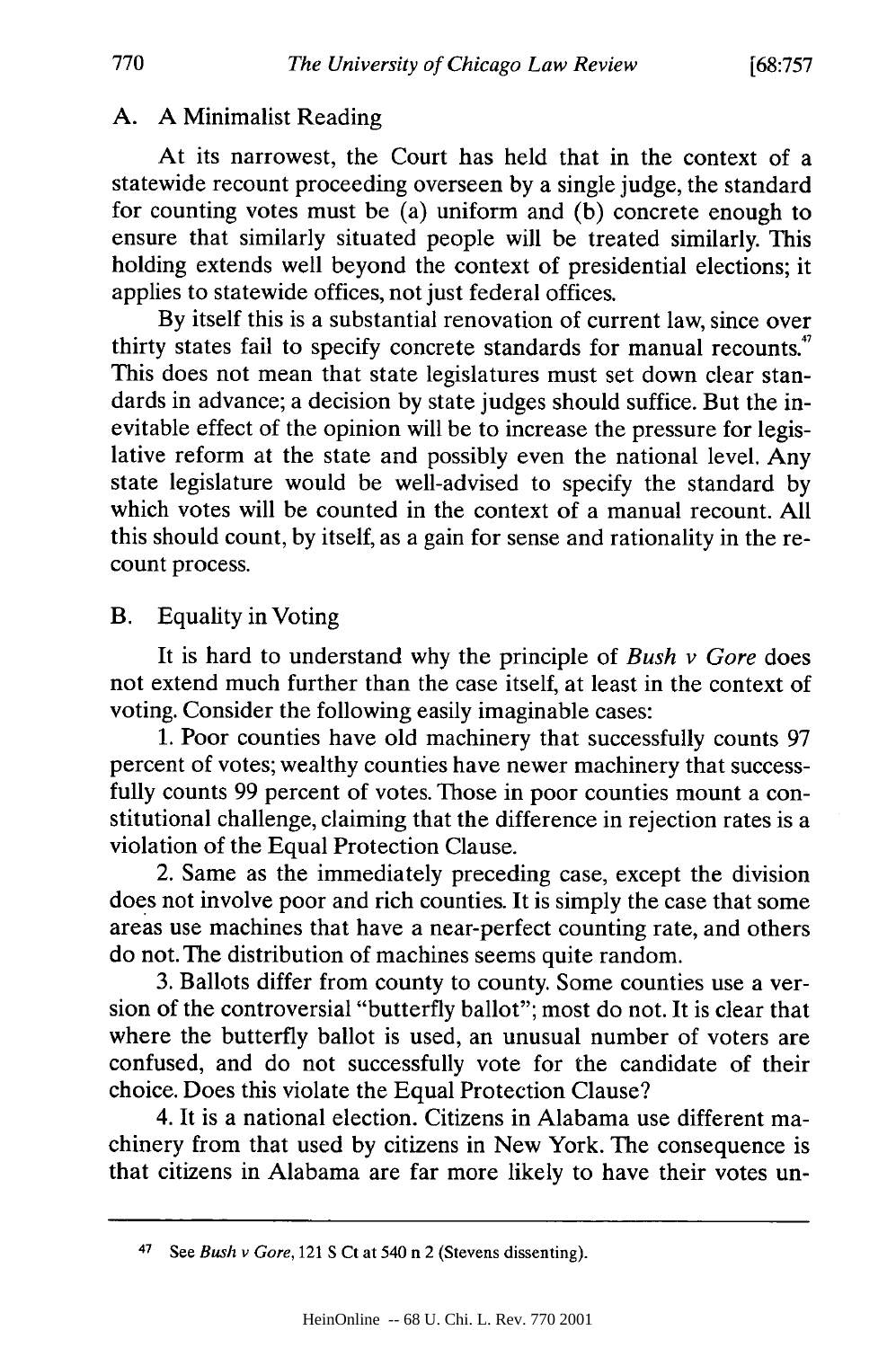counted than citizens in New York. Do they have a valid equal protection claim? What if the statistical disparity is very large?

The *Bush* Court's suggestion that ordinary voting raises "many complexities" is correct;<sup>4</sup> but how do those complexities justify unequal treatment in the cases just given? The best answer would point to two practical points: budgetary considerations and the tradition of local control. In light of these points, it might be difficult for some areas to have the same technology as others. Wealthy counties might prefer to purchase more expensive machinery, whereas poorer communities might devote their limited resources to other problems. Perhaps judicial caution in the cases just given can be justified in this way. But even if this is so, *Bush v Gore* plainly suggests the legitimacy of both state and national action designed to combat disparities of this kind. It is for this reason that the Court's decision, however narrowly intended, set out a rationale that might well create an extremely important (and appealing) innovation in the law of voting rights. Perhaps legislatures will respond to the invitation if courts refuse to do so.

#### C. A General Requirement of Rules?

In fact the Court's rationale might extend more broadly still. Outside of the context of voting, governments do not impose the most severe imaginable constraints on official discretion. Because discretion exists, the similarly situated are treated differently.<sup>49</sup> Perhaps the most obvious example is the "beyond a reasonable doubt" standard for criminal conviction, a standard that different juries will inevitably interpret in different ways. Is this unacceptable? $\mathbf{D}^{\mathbf{S}}$ 

In the abstract, the question might seem fanciful; but analogous constitutional challenges are hardly unfamiliar. In the 1960s and 1970s, there was an effort to use the Due Process and Equal Protection Clauses to try to ensure more rule-bound decisions, in such contexts as licensing and admission to public housing.' Plaintiffs argued that without clear criteria to discipline the exercise of discretion, there was a risk that the similarly situated would not be treated similarly, and that this risk was constitutionally unacceptable. But outside of the

<sup>48</sup> Bush v Gore, 121 S Ct at 532.

<sup>49</sup> This is the basic theme of Kenneth Culp Davis, *Discretionary Justice: A Preliminary Inquiry* (LSU 1969).

**<sup>50</sup>** A possible answer is that no more rule-bound approach would be better, all things considered. This is a difference from *Bush v Gore,* where it was easy to imagine a rule-bound approach that would add constraints on discretion without sacrificing any important value.

**<sup>51</sup>** *Hornsby v Allen,* 326 F2d 605,610 (5th Cir 1964); *Holmes v New York City Housing Authority,* 398 F2d 262,264-65 (2d Cir 1968).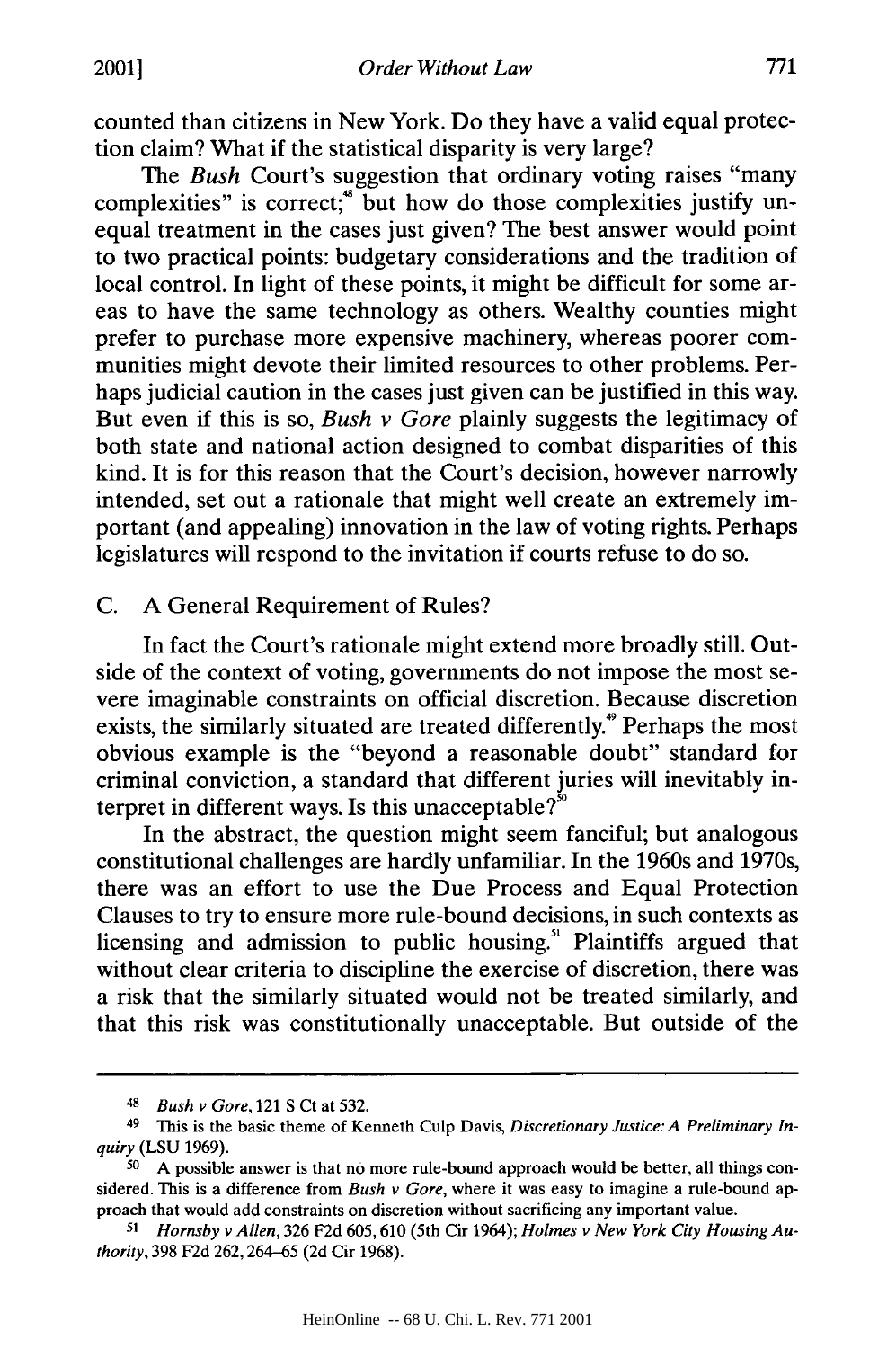most egregious settings, these efforts failed,<sup>2</sup> apparently on the theory that rule-bound decisions produce arbitrariness of their own, and courts are in a poor position to know whether rules are better than discretionary judgments. Does *Bush v Gore* require courts to extend the limited precedents here?

Perhaps it could be responded that because the choice between rule-bound and more discretionary judgments is difficult in many cases, judicial deference is generally appropriate—but not when fundamental rights, such as the right to vote, are at risk. If so, *Bush v Gore* has a limited scope. But does this mean that methods must be in place to ensure against differential treatment of those subject to capital punishment? To life imprisonment? I cannot explore these questions here. But for better or for worse, the rationale in *Bush v Gore* appears to make it necessary to consider these issues anew.

#### **CONCLUSION**

If the Supreme Court is asked to intervene in an electoral controversy, especially a presidential election, it should try to avoid even the slightest appearance that the justices are speaking for something other than the law. Unanimity, or near-unanimity, can go a long way toward providing the necessary assurance. Whether or not this is possible, the Court's opinion should be well-reasoned and rooted firmly in the existing legal materials.

In *Bush v Gore,* the Court did not succeed on these counts. The 5-4 division was unfortunate enough; it was still worse that the fivemember majority consisted of the most conservative justices. Regrettably, the Court's opinion had no basis in precedent or history. To be sure, the equal protection argument had a certain appeal in common sense. But even if it were correct, the natural remedy would have been to remand to the Florida Supreme Court, to ask that court to say whether Florida law would favor the manual recount over the safe harbor provision, or vice-versa. This remedy seems especially sensible in light of the fact that the inequalities that the Court condemned might well have been less serious than the inequalities that the recount would have corrected.

Nonetheless, there are two things to be said on behalf of the Court's ruling. First, the Court brought a chaotic situation to an abrupt end. From the standpoint of constitutional order, it is reasonable to

<sup>&</sup>lt;sup>52</sup> For examples of unsuccessful attempts to challenge unconditioned discretion violative of equal protection in these contexts, see *Phelps v Housing Authority of Woodruff,* 742 F2d 816, 822-23 (4th Cir 1984); *Atlanta Bowling Center, Inc v Allen,* 389 F2d 713,715-17 (5th Cir 1968).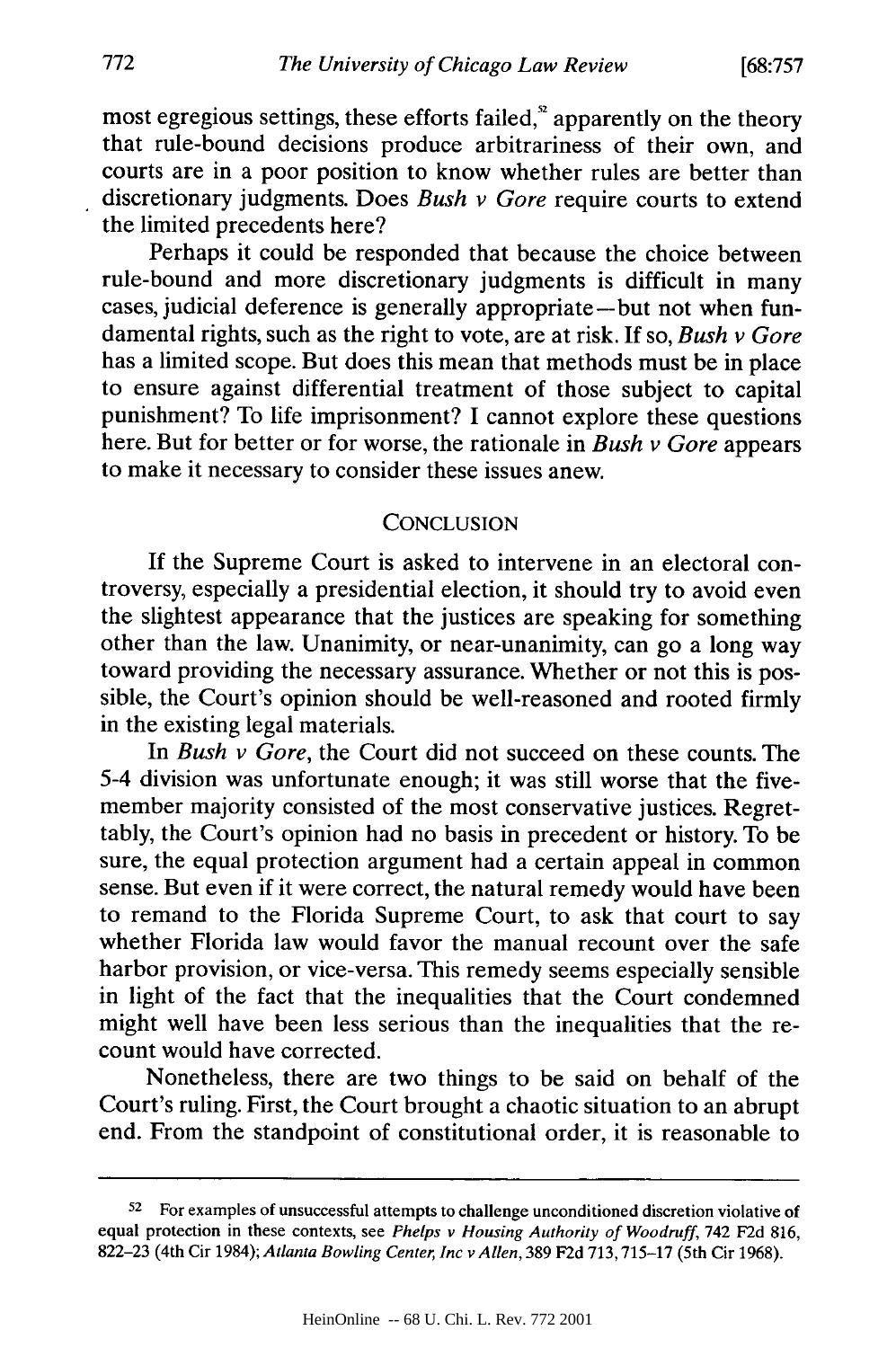speculate that any other conclusion would have been far worse. In all likelihood, the outcome would have been resolved in Congress, and here political partisanship might well have spiraled out of control. Second, the principle behind the equal protection ruling has considerable appeal. In a statewide recount, it is not easy to explain why votes should count in one area when they would not count elsewhere. In fact the principle has even more appeal if understood broadly, so as to forbid similarly situated voters from being treated differently because their votes are being counted through different technologies. Understood in that broader way, the principle of *Bush v Gore* should bring a range of questionable practices under fresh constitutional scrutiny.

*Bush v Gore* is likely to intensify public concern about unjustifia**bly** aggressive decisions from the Supreme Court, and perhaps that concern will give the Court an incentive to be more cautious about unsupportable intrusions into the democratic arena. Far more important, *Bush v Gore* might come to stand for a principle, in legislatures if not courts, that greatly outruns the Court's subminimalist holding **-a** principle that calls for an end to the many unjustified disparities in treatment in voting and perhaps beyond. It would be a nice irony if the Court's weak and unprecedented opinion, properly condemned on democratic grounds, led to significant social improvements from the democratic point of view.